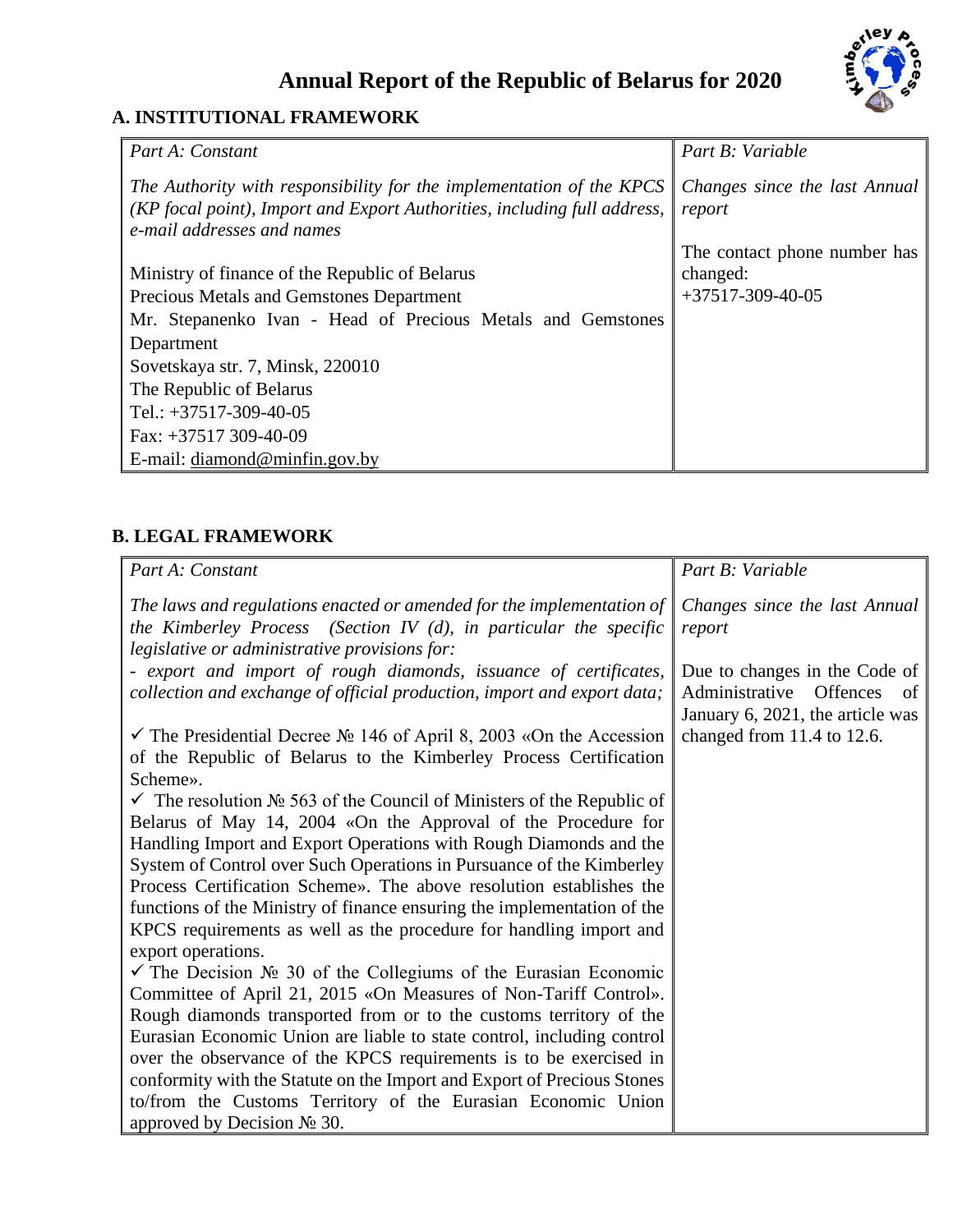| - internal controls;                                                                         |  |
|----------------------------------------------------------------------------------------------|--|
| $\checkmark$ The Presidential Decree No. 450 of September 1, 2010 «On Licensing              |  |
| Certain Types of Activities».                                                                |  |
| $\checkmark$ The resolution $\mathcal{N}_2$ 34 of the Ministry of finance of the Republic of |  |
| Belarus of March 15, 2004 «On the Approval of the Instruction on the                         |  |
| Procedure for Using, Keeping Records and Storing Precious Metals and                         |  |
| Precious Stones».                                                                            |  |
| - penalties introduced for individuals and companies contravening                            |  |
| diamond laws and regulations;                                                                |  |
| $\checkmark$ The criminal Code of the Republic of Belarus: Article 223.                      |  |
| $\checkmark$ The Administrative Offences Code of the Republic of Belarus:                    |  |
| Chapter 14 and Article 12.6.                                                                 |  |

### **C. IMPORT AND EXPORT REGIME**

| Part A: Constant         | Part B: Variable                                                                                                                                                                                                                                                                                                                                                                                                                                                                                                                                                         |                                         |
|--------------------------|--------------------------------------------------------------------------------------------------------------------------------------------------------------------------------------------------------------------------------------------------------------------------------------------------------------------------------------------------------------------------------------------------------------------------------------------------------------------------------------------------------------------------------------------------------------------------|-----------------------------------------|
| $C/1$ Outgoing shipments | Procedure for issuing KP certificates, exporter<br>declaration, number of certificates issued                                                                                                                                                                                                                                                                                                                                                                                                                                                                            | Changes since the last<br>Annual report |
|                          | To obtain a certificate, the exporter sends an<br>application to the Ministry of Finance of the<br>Republic of Belarus and submits the following<br>information and documents:<br>- A written statement that the diamonds were<br>acquired from legitimate sources not involved in<br>the financing of conflicts and comply with UN<br>resolutions and that they are conflict-free;<br>- export contract;<br>- Import documents, including the details of the<br>import certificate;<br>- license of the Ministry of Finance for the right to                            | No changes                              |
|                          | conduct activities related to precious metals and<br>precious stones;<br>- justification of the price.<br>The certificate is drawn up for each batch of rough<br>natural diamonds following the terms of one<br>contract, by one shipper to one consignee<br>regardless of the number of pieces (parcels) within<br>the batch.<br>The certificate is printed in the state publishing<br>house, and meets the minimum requirements and<br>includes the necessary security elements. As<br>recommended, the certificate contains a tear-off<br>part to confirm the import. |                                         |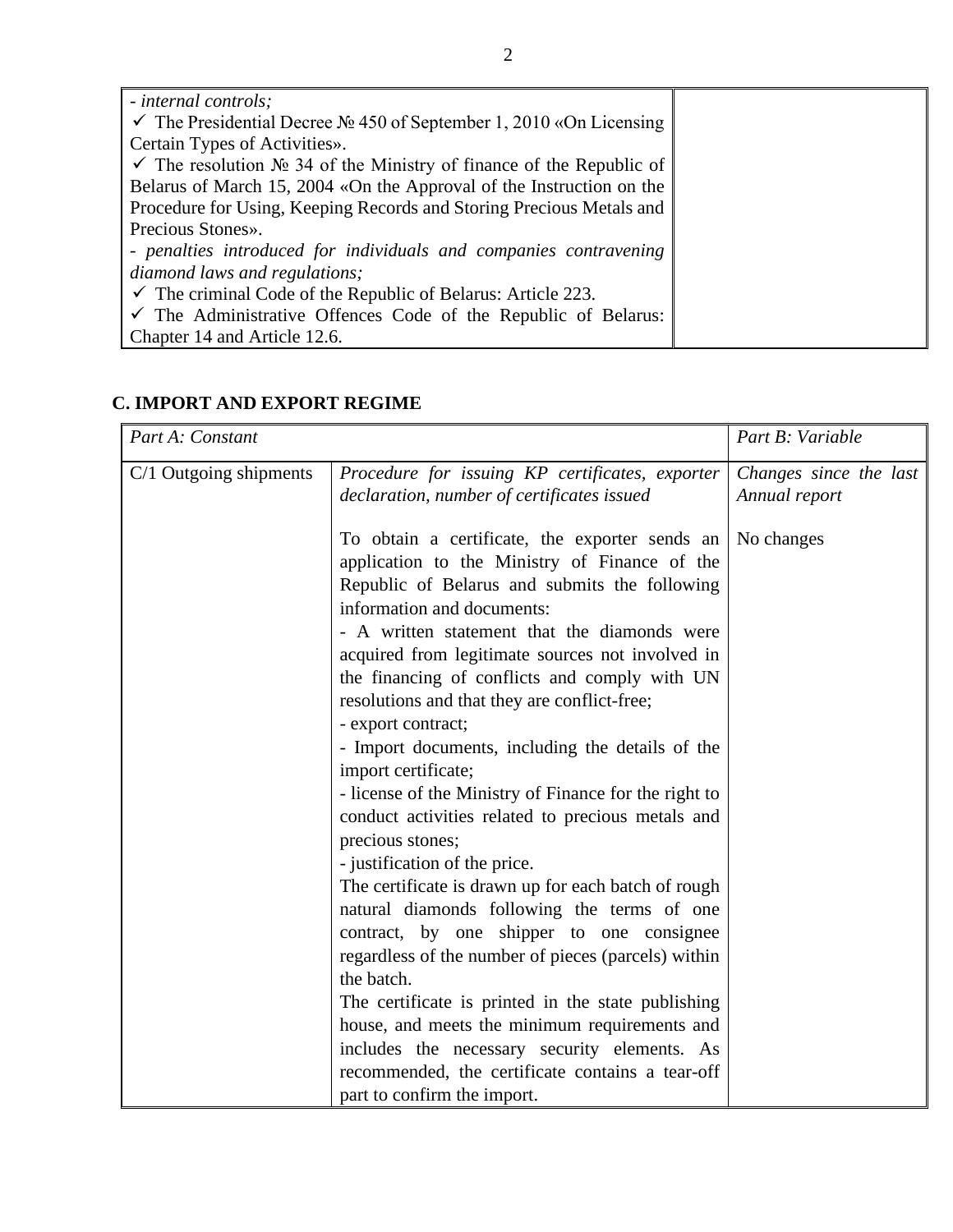|                          | After verification of the documents submitted to        |                        |
|--------------------------|---------------------------------------------------------|------------------------|
|                          | obtain the certificate, a physical inspection of the    |                        |
|                          | rough diamonds is carried out. If the inspection        |                        |
|                          | confirms the data declared by the exporter, the         |                        |
|                          | parcel is packed in the presence of representatives     |                        |
|                          | of Customs, the Ministry of Finance and the export      |                        |
|                          | company and exported in tamper-proof containers,        |                        |
|                          |                                                         |                        |
|                          | together with the KP certificate.                       |                        |
|                          | Within three days, the Ministry of Finance sends an     |                        |
|                          | e-mail notification containing the serial number        |                        |
|                          | and date of issue of the certificate to the responsible |                        |
|                          | authority in the destination country. The Ministry      |                        |
|                          | of Finance keeps copies of the issued certificates      |                        |
|                          | and the certificate data is entered into the electronic |                        |
|                          | database of export certificates.                        |                        |
|                          | In 2021, 19 Kimberley Process certificates were         |                        |
|                          | issued for rough diamond exports to:                    |                        |
|                          | Belgium – of 15.04.2021 BY 000742, of                   |                        |
|                          | 20.05.2021 BY 000744, of 15.06.2021 BY 000745,          |                        |
|                          | of 23.08.2021 BY 000748, of 18.10.2021                  |                        |
|                          |                                                         |                        |
|                          | BY 000751, of 12.11.2021 BY 000754, of                  |                        |
|                          | 21.12.2021 BY 000755, of 21.12.2021 BY 000756.          |                        |
|                          | Israel - of 26.02.2021 BY 000739, of 03.05.2021         |                        |
|                          | BY 000743, of 26.08.2021 BY 000749, of                  |                        |
|                          | 31.08.2021 BY 000750, of 29.10.2021 BY 000752,          |                        |
|                          | of 12.11.2021 BY 0007753, of 27.12.2021                 |                        |
|                          | BY 000757.                                              |                        |
|                          | Russia – of 10.02.2021 BY 000737, of 16.03.2021         |                        |
|                          | BY 000740, of 15.04.2021 BY 000741.                     |                        |
|                          | UAE - of 10.02.2021 BY 000738.                          |                        |
| $C/2$ Incoming shipments | Procedure on handling incoming shipments, import        | Changes since the last |
|                          | confirmation                                            | Annual report          |
|                          |                                                         |                        |
|                          | Each shipment of rough diamonds undergoes an            | No changes             |
|                          | import control procedure. Rough diamonds may            |                        |
|                          |                                                         |                        |
|                          | only be imported if the parcel arrived from a           |                        |
|                          | Kimberley Process member country, accompanied           |                        |
|                          | by an appropriate and valid Kimberley Process           |                        |
|                          | certificate and packed in a sealed container.           |                        |
|                          | Sealed parcels may not be opened without the            |                        |
|                          | presence of a representative of the Ministry of         |                        |
|                          | Finance.                                                |                        |
|                          | The parcel will be inspected by representatives of      |                        |
|                          | the company, Customs, and an<br>authorized              |                        |
|                          | representative of the Ministry of Finance.              |                        |
|                          |                                                         |                        |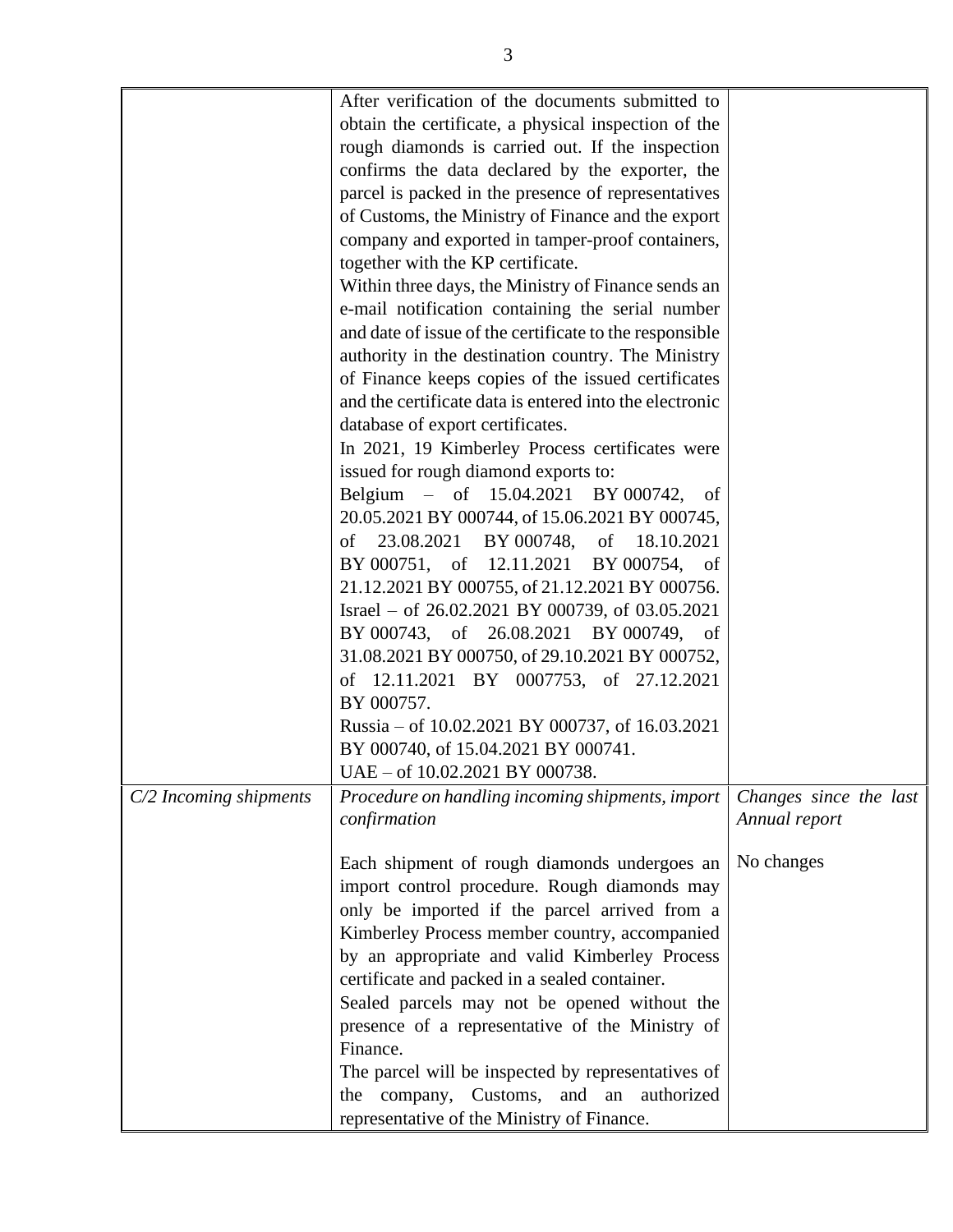| The inspection includes checking the package for<br>tightness, opening it and comparing the data with<br>the Kimberley Process certificate and<br>the<br>corresponding invoice. The value and weight of the<br>stones must correspond to the data on the certificate<br>and the invoice. The value of the rough diamonds<br>is determined, based on the relevant normative and<br>technical documentation of the Eurasian Economic<br>Union, taking into account world market prices.<br>Ministry of Finance representatives have specimen<br>signatures and stamps (if any) to verify the<br>authenticity of the Kimberley Process certificate.<br>Each shipment is accounted for. The original<br>Kimberley Process certificate, a copy of the<br>confirmation ticket, and the acceptance report are<br>included in the documentation package. The<br>documents are stored centrally in a safe at the<br>Ministry of Finance.<br>In 2021, 30 Kimberley Process certificates were<br>received and accounted for with imported raw<br>materials from the Russian Federation -<br>of 02.02.2021 RU 0037067, of 02.02.2021<br>RU 0037068, of 02.02.2021 RU 0037069, of<br>02.02.2021 RU 0037070, of 09.03.2021 RU<br>0037271, of 09.03.2021 RU 0037272, of<br>07.04.2021 RU 0037496, of 07.04.2021 RU<br>0037497, of 09.04.2021 RU 0037513, of<br>13.05.2021 RU 0037675, of<br>13.05.2021<br>RU 0037676, of 13.05.2021 RU 0037678, of |  |
|-------------------------------------------------------------------------------------------------------------------------------------------------------------------------------------------------------------------------------------------------------------------------------------------------------------------------------------------------------------------------------------------------------------------------------------------------------------------------------------------------------------------------------------------------------------------------------------------------------------------------------------------------------------------------------------------------------------------------------------------------------------------------------------------------------------------------------------------------------------------------------------------------------------------------------------------------------------------------------------------------------------------------------------------------------------------------------------------------------------------------------------------------------------------------------------------------------------------------------------------------------------------------------------------------------------------------------------------------------------------------------------------------------------------------------------|--|
|                                                                                                                                                                                                                                                                                                                                                                                                                                                                                                                                                                                                                                                                                                                                                                                                                                                                                                                                                                                                                                                                                                                                                                                                                                                                                                                                                                                                                                     |  |
|                                                                                                                                                                                                                                                                                                                                                                                                                                                                                                                                                                                                                                                                                                                                                                                                                                                                                                                                                                                                                                                                                                                                                                                                                                                                                                                                                                                                                                     |  |
|                                                                                                                                                                                                                                                                                                                                                                                                                                                                                                                                                                                                                                                                                                                                                                                                                                                                                                                                                                                                                                                                                                                                                                                                                                                                                                                                                                                                                                     |  |
|                                                                                                                                                                                                                                                                                                                                                                                                                                                                                                                                                                                                                                                                                                                                                                                                                                                                                                                                                                                                                                                                                                                                                                                                                                                                                                                                                                                                                                     |  |
|                                                                                                                                                                                                                                                                                                                                                                                                                                                                                                                                                                                                                                                                                                                                                                                                                                                                                                                                                                                                                                                                                                                                                                                                                                                                                                                                                                                                                                     |  |
|                                                                                                                                                                                                                                                                                                                                                                                                                                                                                                                                                                                                                                                                                                                                                                                                                                                                                                                                                                                                                                                                                                                                                                                                                                                                                                                                                                                                                                     |  |
|                                                                                                                                                                                                                                                                                                                                                                                                                                                                                                                                                                                                                                                                                                                                                                                                                                                                                                                                                                                                                                                                                                                                                                                                                                                                                                                                                                                                                                     |  |
|                                                                                                                                                                                                                                                                                                                                                                                                                                                                                                                                                                                                                                                                                                                                                                                                                                                                                                                                                                                                                                                                                                                                                                                                                                                                                                                                                                                                                                     |  |
|                                                                                                                                                                                                                                                                                                                                                                                                                                                                                                                                                                                                                                                                                                                                                                                                                                                                                                                                                                                                                                                                                                                                                                                                                                                                                                                                                                                                                                     |  |
|                                                                                                                                                                                                                                                                                                                                                                                                                                                                                                                                                                                                                                                                                                                                                                                                                                                                                                                                                                                                                                                                                                                                                                                                                                                                                                                                                                                                                                     |  |
|                                                                                                                                                                                                                                                                                                                                                                                                                                                                                                                                                                                                                                                                                                                                                                                                                                                                                                                                                                                                                                                                                                                                                                                                                                                                                                                                                                                                                                     |  |
|                                                                                                                                                                                                                                                                                                                                                                                                                                                                                                                                                                                                                                                                                                                                                                                                                                                                                                                                                                                                                                                                                                                                                                                                                                                                                                                                                                                                                                     |  |
|                                                                                                                                                                                                                                                                                                                                                                                                                                                                                                                                                                                                                                                                                                                                                                                                                                                                                                                                                                                                                                                                                                                                                                                                                                                                                                                                                                                                                                     |  |
|                                                                                                                                                                                                                                                                                                                                                                                                                                                                                                                                                                                                                                                                                                                                                                                                                                                                                                                                                                                                                                                                                                                                                                                                                                                                                                                                                                                                                                     |  |
| 08.06.2021 RU 0037837, of 08.06.2021 RU                                                                                                                                                                                                                                                                                                                                                                                                                                                                                                                                                                                                                                                                                                                                                                                                                                                                                                                                                                                                                                                                                                                                                                                                                                                                                                                                                                                             |  |
| 0037838, of 29.07.2021 RU 0038166, of                                                                                                                                                                                                                                                                                                                                                                                                                                                                                                                                                                                                                                                                                                                                                                                                                                                                                                                                                                                                                                                                                                                                                                                                                                                                                                                                                                                               |  |
| 29.07.2021 RU 0038167, of 29.07.2021 RU                                                                                                                                                                                                                                                                                                                                                                                                                                                                                                                                                                                                                                                                                                                                                                                                                                                                                                                                                                                                                                                                                                                                                                                                                                                                                                                                                                                             |  |
| 0038168, of 03.08.2021 RU 0038171, of<br>24.08.2021 RU 0038295,<br>of 24.08.2021 RU                                                                                                                                                                                                                                                                                                                                                                                                                                                                                                                                                                                                                                                                                                                                                                                                                                                                                                                                                                                                                                                                                                                                                                                                                                                                                                                                                 |  |
| 0038296, of 16.09.2021 RU 0038422, of                                                                                                                                                                                                                                                                                                                                                                                                                                                                                                                                                                                                                                                                                                                                                                                                                                                                                                                                                                                                                                                                                                                                                                                                                                                                                                                                                                                               |  |
| 16.09.2021<br>RU 0038423, of<br>07.10.2021                                                                                                                                                                                                                                                                                                                                                                                                                                                                                                                                                                                                                                                                                                                                                                                                                                                                                                                                                                                                                                                                                                                                                                                                                                                                                                                                                                                          |  |
| RU 0038632, of 07.10.2021 RU 0038633, of                                                                                                                                                                                                                                                                                                                                                                                                                                                                                                                                                                                                                                                                                                                                                                                                                                                                                                                                                                                                                                                                                                                                                                                                                                                                                                                                                                                            |  |
| 02.11.2021 RU 0038824,<br>of<br>02.11.2021                                                                                                                                                                                                                                                                                                                                                                                                                                                                                                                                                                                                                                                                                                                                                                                                                                                                                                                                                                                                                                                                                                                                                                                                                                                                                                                                                                                          |  |
| RU 0038825, of 02.11.2021 RU 0038826, of                                                                                                                                                                                                                                                                                                                                                                                                                                                                                                                                                                                                                                                                                                                                                                                                                                                                                                                                                                                                                                                                                                                                                                                                                                                                                                                                                                                            |  |
| 14.02.2021<br>RU 0039118, of 14.02.2021                                                                                                                                                                                                                                                                                                                                                                                                                                                                                                                                                                                                                                                                                                                                                                                                                                                                                                                                                                                                                                                                                                                                                                                                                                                                                                                                                                                             |  |
| RU 0039119, and of 14.02.2021 RU 0039120.                                                                                                                                                                                                                                                                                                                                                                                                                                                                                                                                                                                                                                                                                                                                                                                                                                                                                                                                                                                                                                                                                                                                                                                                                                                                                                                                                                                           |  |
| In all cases, import confirmation coupons were sent                                                                                                                                                                                                                                                                                                                                                                                                                                                                                                                                                                                                                                                                                                                                                                                                                                                                                                                                                                                                                                                                                                                                                                                                                                                                                                                                                                                 |  |
| to exporters.                                                                                                                                                                                                                                                                                                                                                                                                                                                                                                                                                                                                                                                                                                                                                                                                                                                                                                                                                                                                                                                                                                                                                                                                                                                                                                                                                                                                                       |  |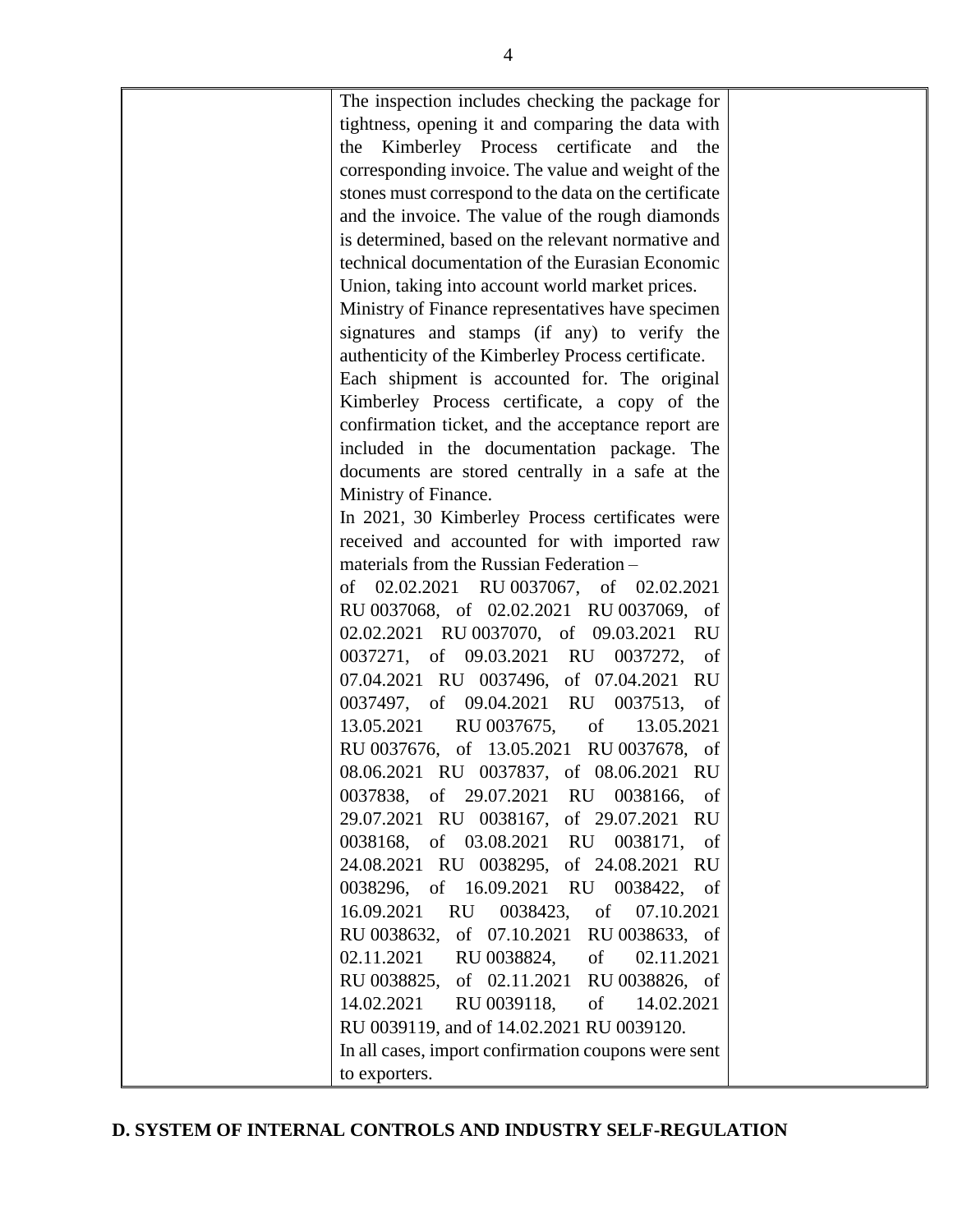| Part A: Constant                                                                                                                                                                                                                                                                                                                                                                                                                                                                                                                                                                                                                                                                                                                                                                                                                                                                                                                                                                                                                                                                                                                                                                                                                                                                                                                                                                                                                                                                                                                                                                                                                                                                                                                                                                                                                                                | Part B: Variable                                                                                              |
|-----------------------------------------------------------------------------------------------------------------------------------------------------------------------------------------------------------------------------------------------------------------------------------------------------------------------------------------------------------------------------------------------------------------------------------------------------------------------------------------------------------------------------------------------------------------------------------------------------------------------------------------------------------------------------------------------------------------------------------------------------------------------------------------------------------------------------------------------------------------------------------------------------------------------------------------------------------------------------------------------------------------------------------------------------------------------------------------------------------------------------------------------------------------------------------------------------------------------------------------------------------------------------------------------------------------------------------------------------------------------------------------------------------------------------------------------------------------------------------------------------------------------------------------------------------------------------------------------------------------------------------------------------------------------------------------------------------------------------------------------------------------------------------------------------------------------------------------------------------------|---------------------------------------------------------------------------------------------------------------|
| Description of the internal system of controls designed to eliminate the presence<br>of conflict diamonds from shipments of rough diamonds, as stipulated by Section<br>IV $(a)$ . In drawing up this information, reference could, among other things, be<br>made to the options and recommendations for internal controls as elaborated in<br>the KPCS document                                                                                                                                                                                                                                                                                                                                                                                                                                                                                                                                                                                                                                                                                                                                                                                                                                                                                                                                                                                                                                                                                                                                                                                                                                                                                                                                                                                                                                                                                               | Measures taken to<br>strengthen<br>internal<br>controls<br>(regulations,<br>infringements<br>procedures, etc) |
| In the Republic of Belarus there has been established a reliable system of internal<br>control regulated by its state bodies.<br>Under the Presidential Decree $N2$ 450 of 1 September 2010 «On Licensing Certain<br>Types of Activities» any activity related to precious stones is to be licensed. Legal<br>entities and individual entrepreneurs are entitled to get a license provided they are<br>registered in the Republic of Belarus. Non-registered legal entities and individuals<br>are prohibited to carry out any activity involving precious stones. Issuing licenses<br>lies within the competence of the Ministry of finance.<br>There exists a computerized database of issued licenses which includes all<br>necessary information about applicants.<br>All the companies dealing with precious stones, provided they are registered and<br>licensed by the relevant authority, must keep their buying, selling and exporting<br>records in conformity with the Resolution $N2$ 34 of the Ministry of finance of 15<br>March 2004 «On the Approval of the Instruction on the Procedure for Using,<br>Keeping Records and Storing Precious Metals and Precious Stones». They are<br>obliged to keep the records for a period of five years and more in such a way as to<br>ensure their use for the designated purpose, to dispose of them within the limits of<br>the disposal norms and to safeguard them at all stages of the production process.<br>The Ministry of finance keeps records of import/export of KP certificates, as well<br>as entering all import/export of rough diamonds on a computerized database,<br>including:<br>- KP certificate Number;<br>- Name of Importer/Exporter;<br>- Contract Number;<br>- Volume and value;<br>- HS Code;<br>- Country which shipment is exported to/country which shipment arrived from. | In $2021$<br>additional<br>measures<br>to<br>strengthen<br>internal<br>controls<br>were<br>not<br>taken.      |

### **E. STATISTICS**

| Part A: Constant                                                                                                           | Part B: Variable                                 |  |
|----------------------------------------------------------------------------------------------------------------------------|--------------------------------------------------|--|
| Information supplementing the data already submitted to the Chair of WGS<br>The previous years' historical data (optional) | Reporting period<br>data with reference<br>dates |  |
| The Republic of Belarus does not mine natural diamonds. That is why relevant<br>statistical reports were not submitted.    |                                                  |  |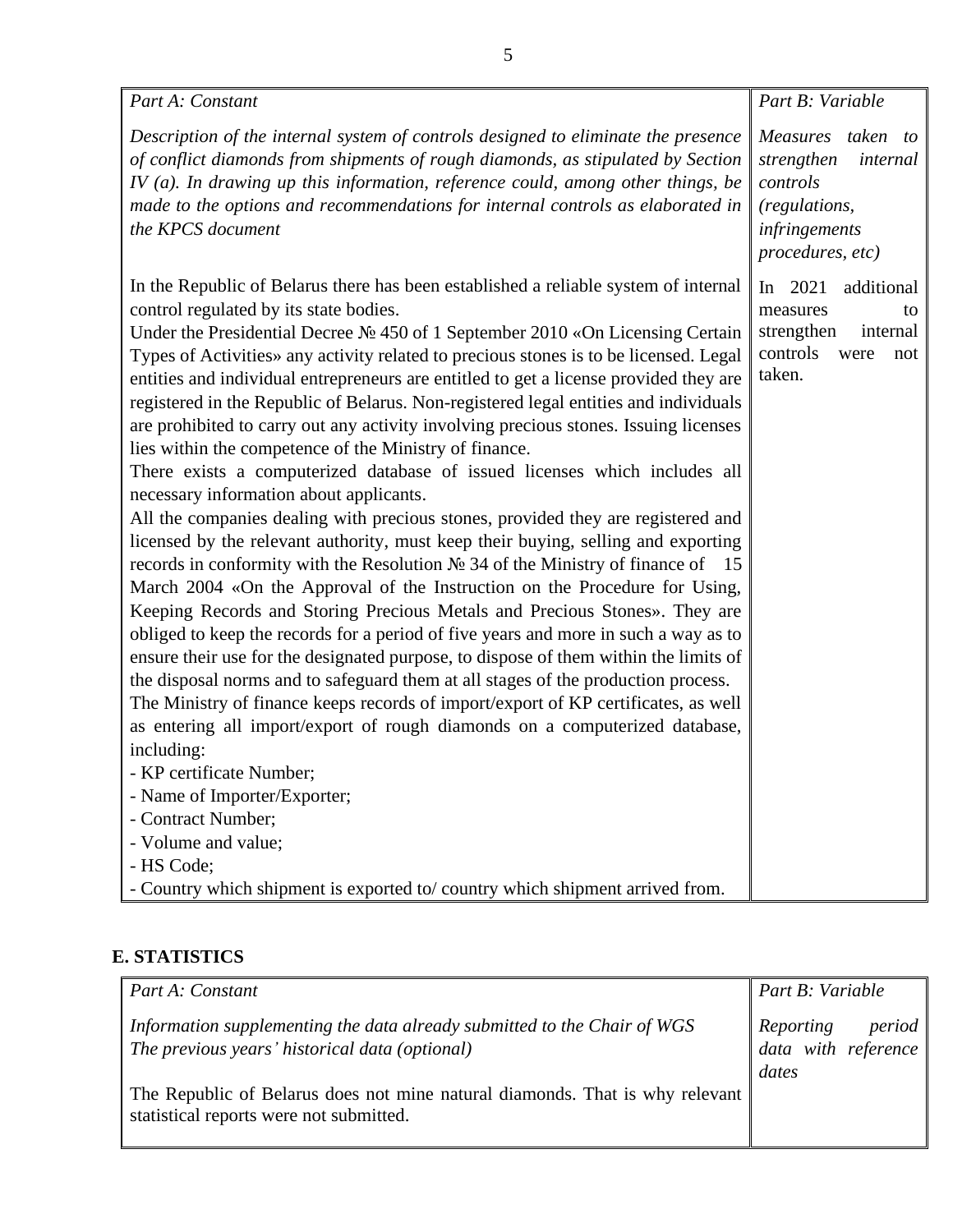| The Republic of Belarus has filled out all the necessary reports for the four quarters |  |
|----------------------------------------------------------------------------------------|--|
| of 2020 and posted them on the KP website, and the data are published and              |  |
| available for viewing by all participants of the Kimberley Process.                    |  |
| Analysis of import and export operations is presented in Appendix 1 and Appendix       |  |
|                                                                                        |  |

### **F. IMPLEMENTATION OF RECOMMENDATIONS OF KIMBERLEY PROCESS REVIEW VISITS AND/OR REVIEW MISSIONS - only for reporting period**

- *Information on Review Visit or Review Mission if any, undertaken in the Participant Country during the Review Period*
- *Follow-up measures undertaken for recommendations of the RV / RM*

No Review Mission or Review Visit was conducted during the reporting period

#### **G. INFRINGEMENTS AND COOPERATION WITH RESPECT TO ENFORCEMENT - only for reporting period**

There were no infringements in 2021.

#### **H. MISCELLANEOUS – only for reporting period**

There were no supplies which did not comply with the KPCS.

There were no irregularities encountered or non-compliance with the KPCS by other Participants.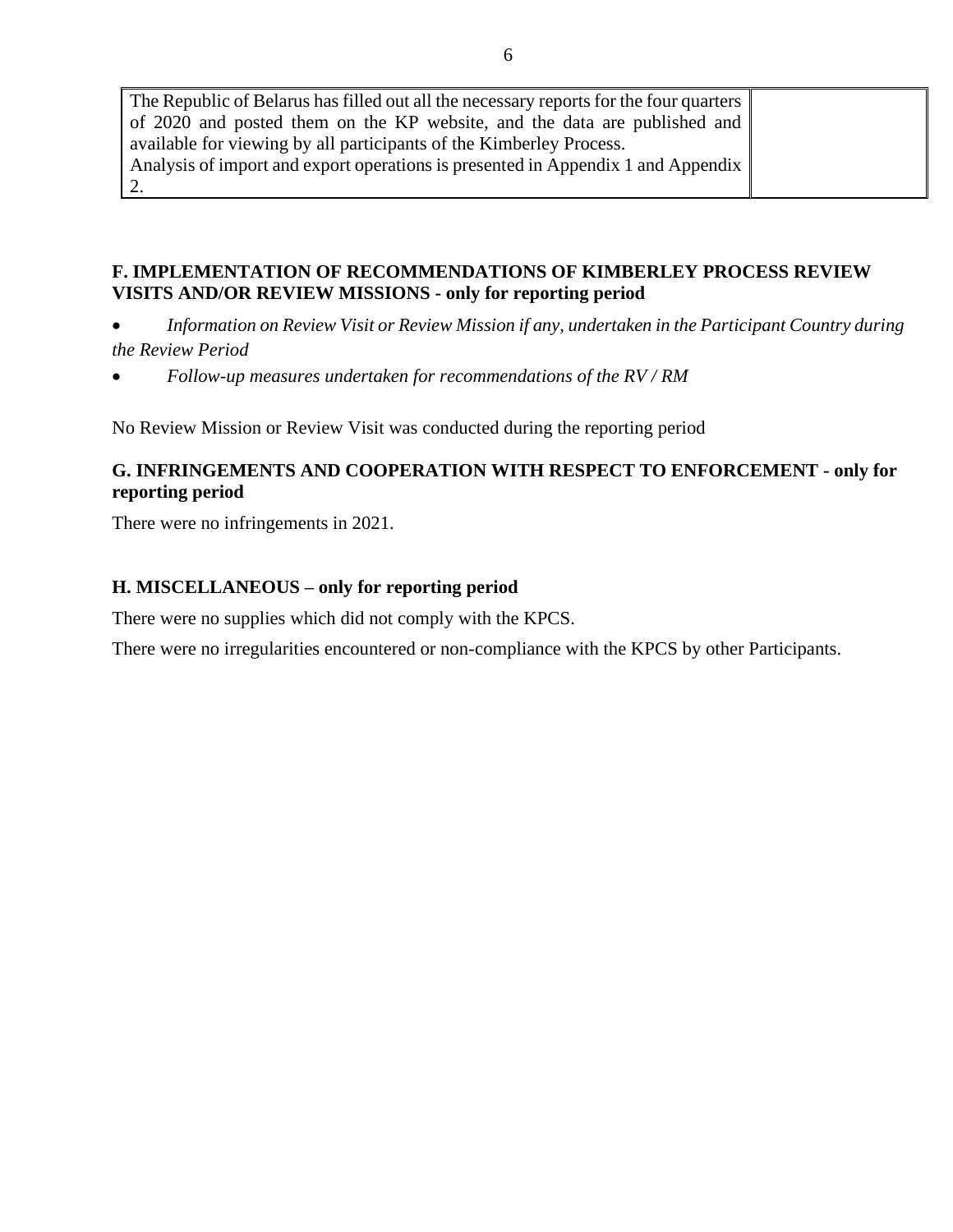In the Republic of Belarus rough diamonds are not extracted as their deposits are not available in its territory

|        | Import         |                 |                | Export        |                  |          |  |
|--------|----------------|-----------------|----------------|---------------|------------------|----------|--|
| Period | Value,<br>US\$ | US\$/cts        | Value,<br>US\$ | US\$/cts      | Value, US\$      | US\$/cts |  |
| 2017   | 49 913,75      | 15 791 050,91   | 316,37         | 24 033,56     | 9 9 26 4 5 2, 47 | 413,02   |  |
| 2018   | 72 904,40      | 28 062 802,54   | 384,93         | 43 921,89     | 23 385 214,18    | 532,43   |  |
| 2019   | 42 949,25      | 12 141 330,34   | 282,69         | 29 161,79     | 9 465 079,04     | 324,57   |  |
| 2020   | 21 830,30      | 4 4 21 5 23, 69 | 202,54         | 4 3 1 0 , 3 3 | 1 087 070,72     | 252,20   |  |
| 2021   | 28 324,61      | 8 143 894,39    | 287,52         | 8 622,54      | 5 111 965,46     | 592,86   |  |

**TABLE -1: OVERVIEW OF IMPORT - EXPORT DURING THE LAST 5 YEARS** 

Source: Data from Belarus's Statistical Tables from WGS Website

**TABLE - 2: OVERVIEW OF KPC COUNT FOR IMPORT - EXPORT DURING THE LAST 5 YEARS** 

|               | <b>KPC Counts</b> |                               |    |  |  |  |  |  |
|---------------|-------------------|-------------------------------|----|--|--|--|--|--|
| <b>PERIOD</b> | <b>IMPORT</b>     | <b>TOTAL</b><br><b>EXPORT</b> |    |  |  |  |  |  |
| 2017          | 44                | 21                            | 65 |  |  |  |  |  |
| 2018          | 24                | 31                            | 55 |  |  |  |  |  |
| 2019          | 24                | 23                            | 47 |  |  |  |  |  |
| 2020          | 22                |                               | 30 |  |  |  |  |  |
| 2021          | 30                | 19                            | 49 |  |  |  |  |  |

Source: Data from Belarus's Statistical Tables from WGS Website